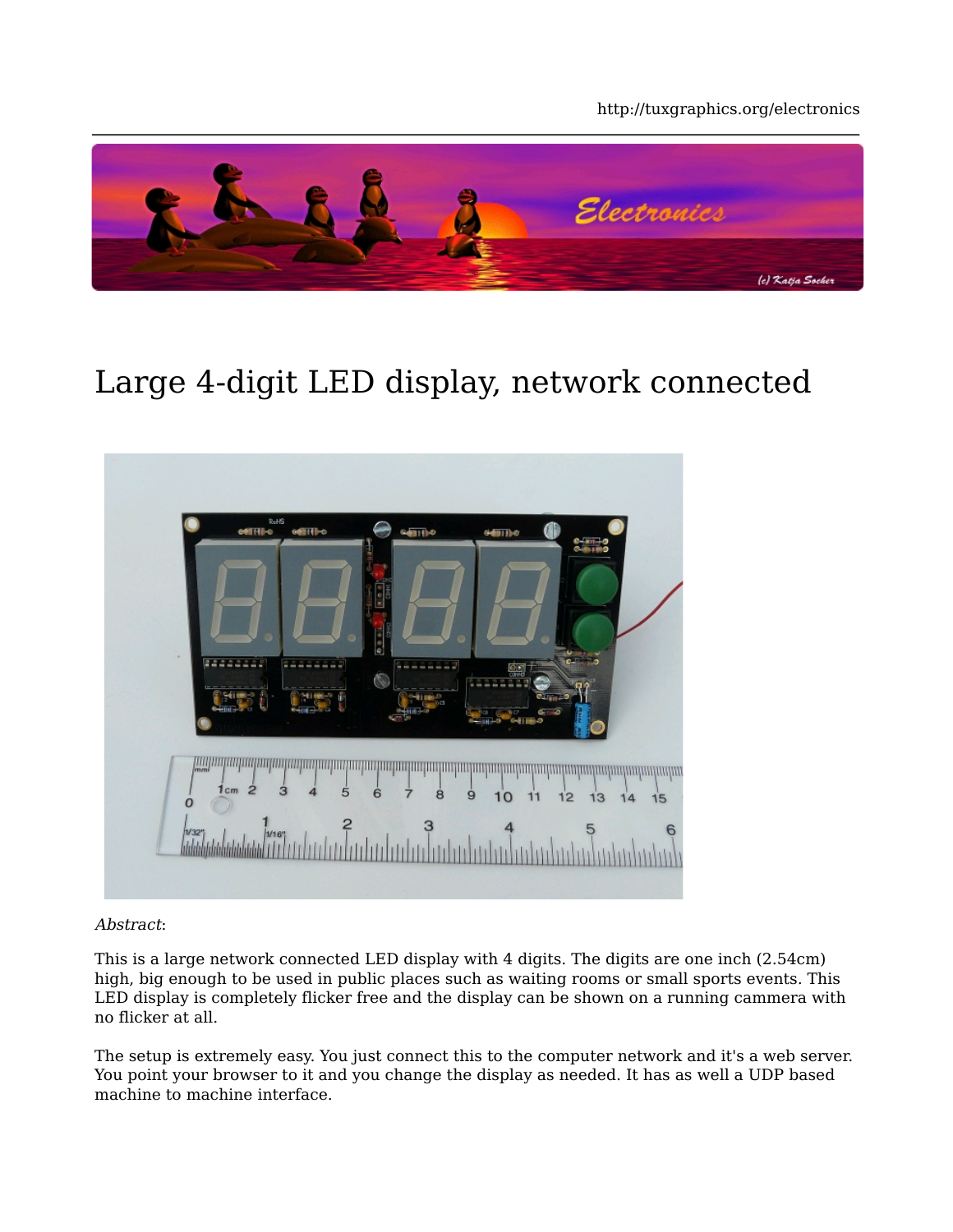- -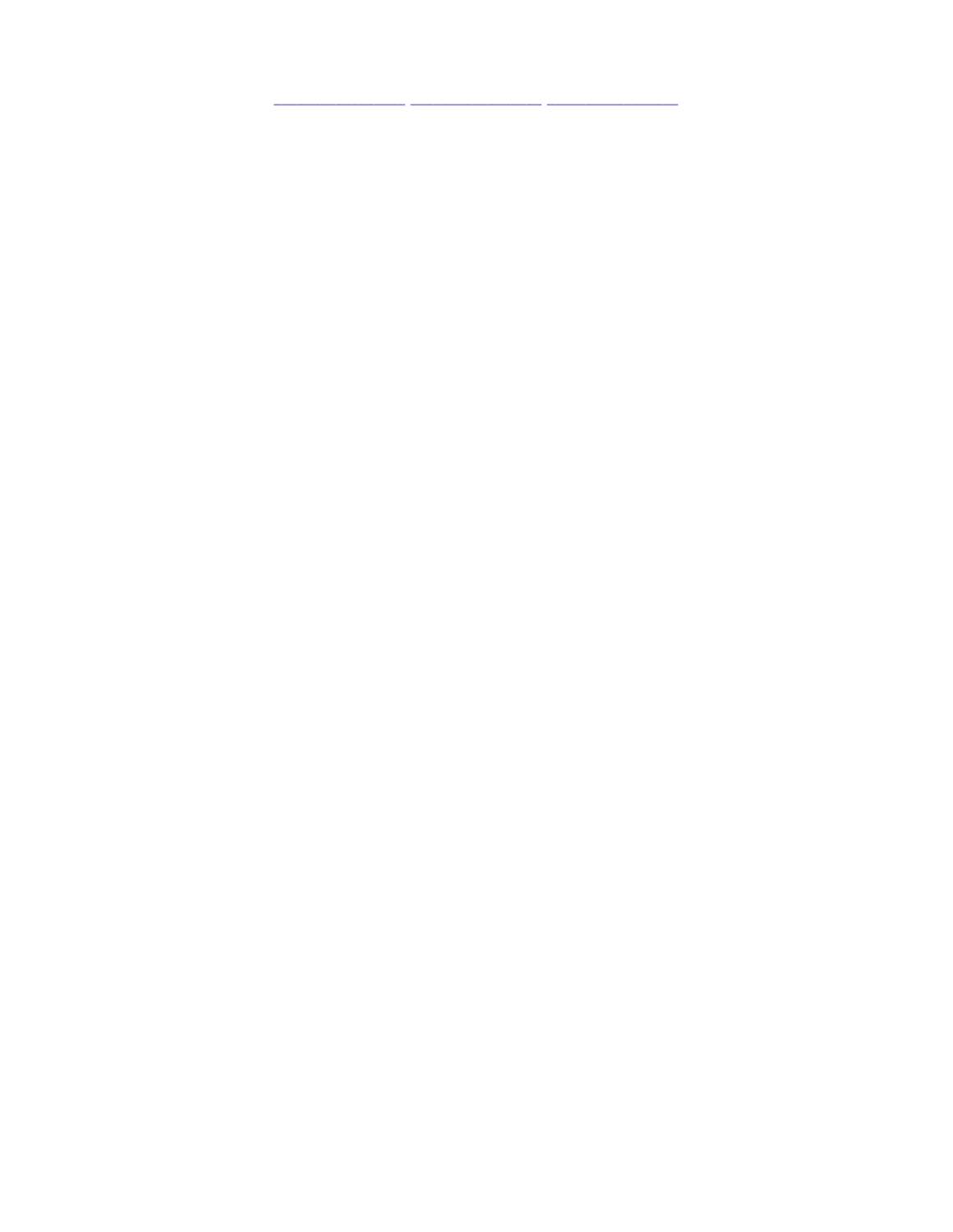## How does it work?

Seven segment displays need 8 IO-pins (7 digit segments + decimal point). That's 32 IO-pins. It would be coumbersome to connect this to a microcontroller.

We use a shift register chip with output buffers. The data is loaded in serial and can then be loaded into the output buffer with one single clock puls. In other words the display update is instant and there is no flicker at all.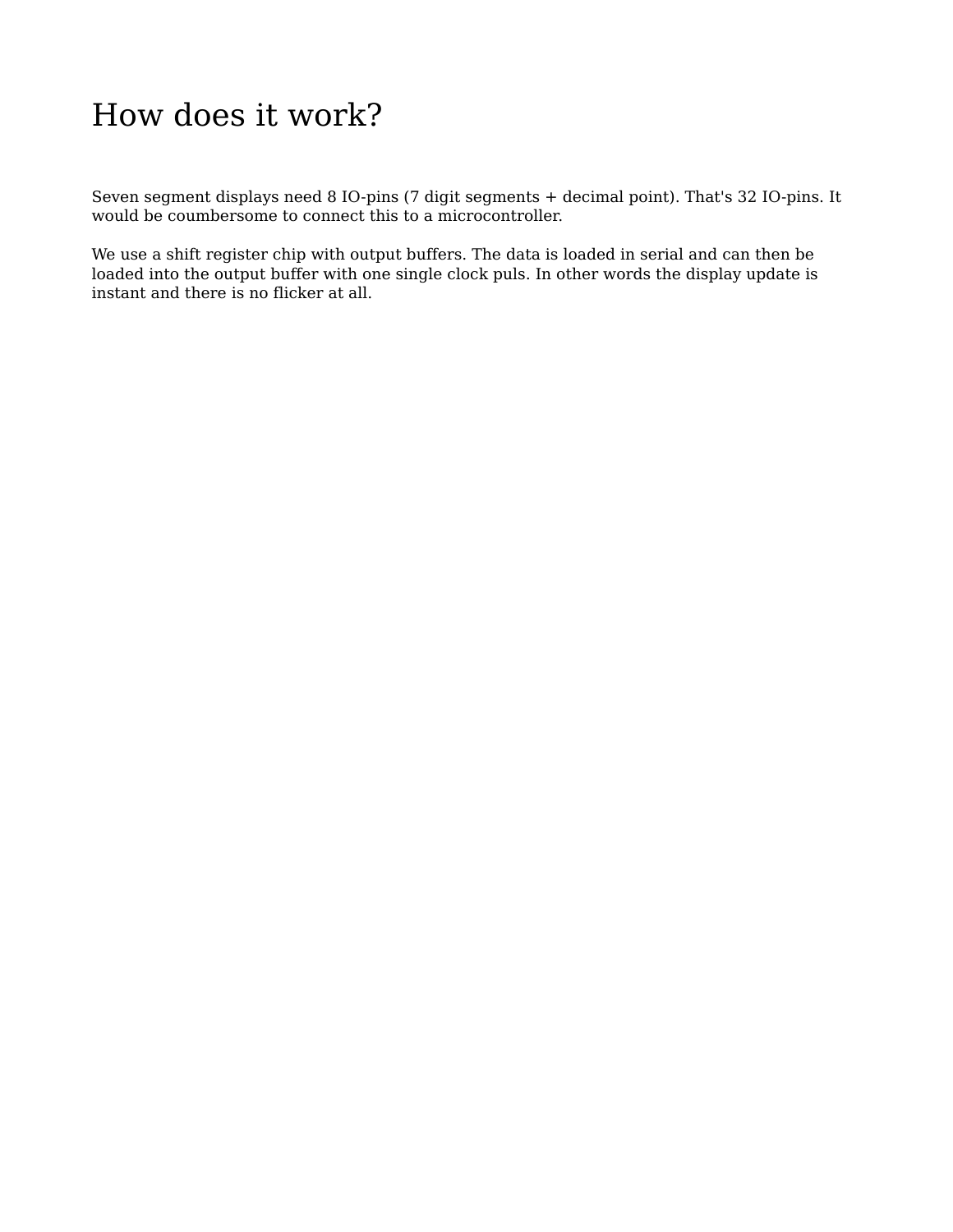# Using the display

This large for digit LED display is network connected.

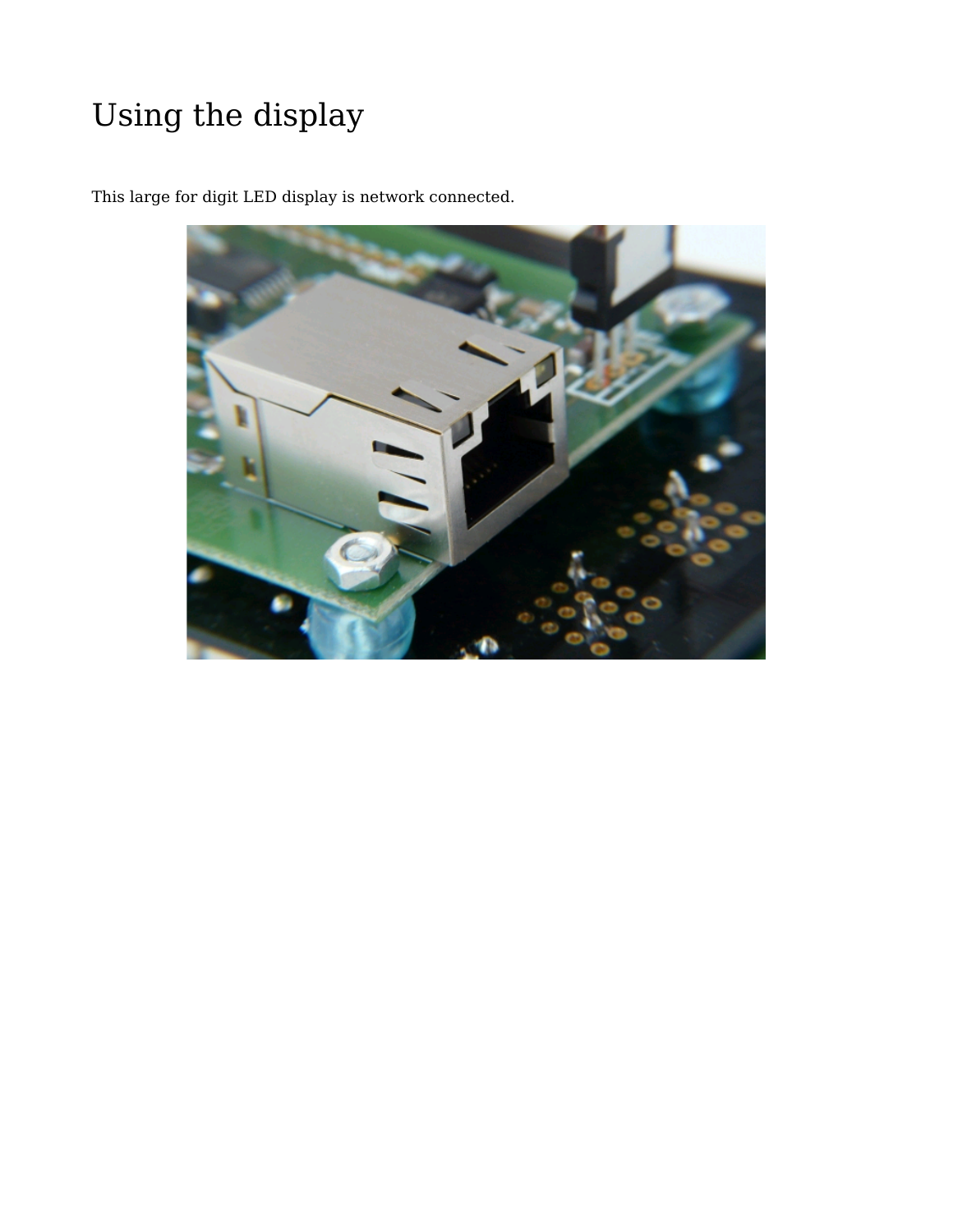

You just need an ethernet cable and you can control it from any other computer in the network. It's simple but very generic.

The display can be controlled in a number of ways:

1. From a desktop web browser such as firefox, MSIE, safari.... Just point the browser to the IP address of the display and write the number into the web-form: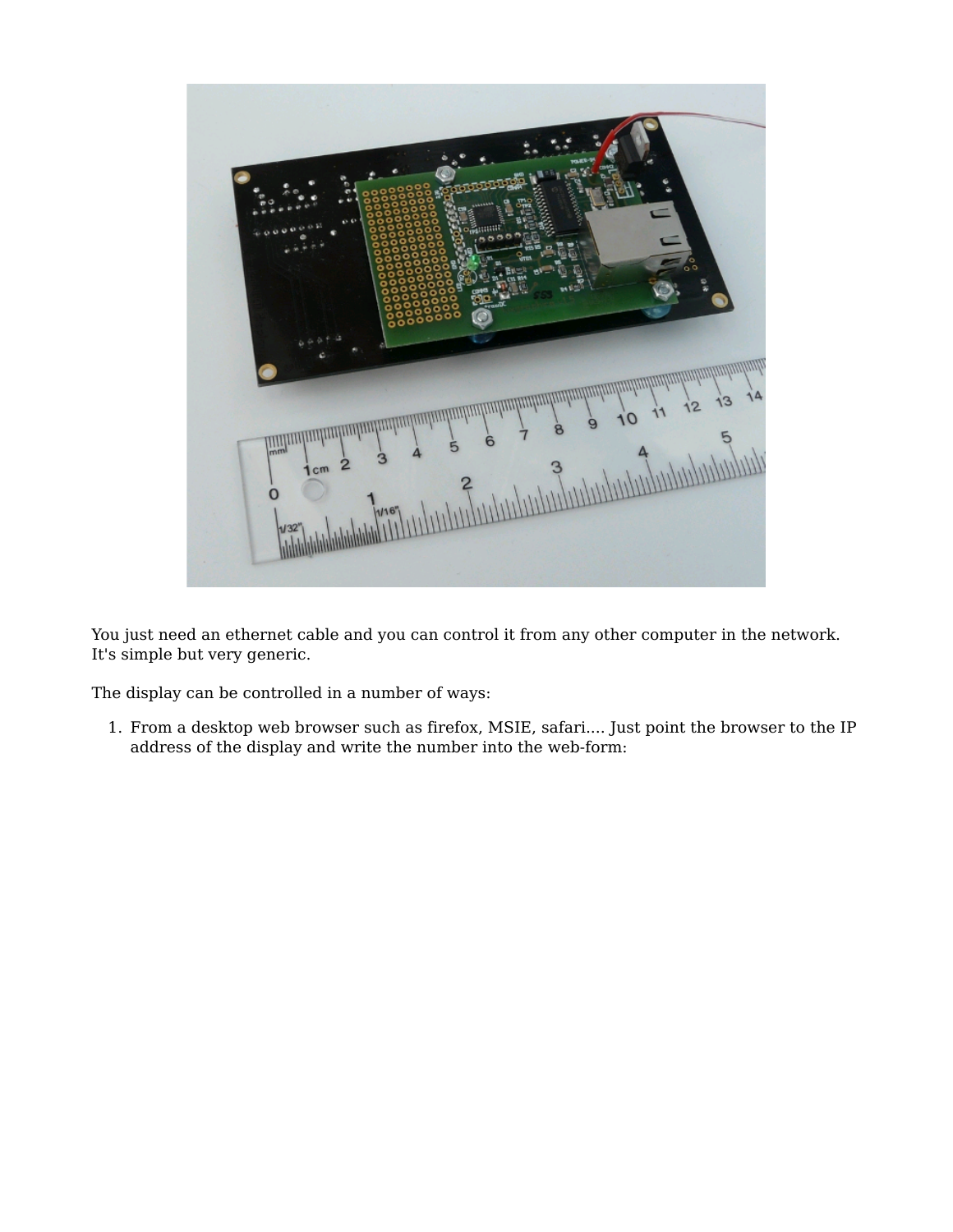| Mozilla Firefox<br>$\bullet$                                                                           |
|--------------------------------------------------------------------------------------------------------|
| File Edit View History Bookmarks Tools Help                                                            |
| http://10.0.0.29/<br>$\frac{1}{2}$                                                                     |
| 0.10.0.0.29<br><mark>△ 3 Ⅲ 8 ▼ Google船</mark><br>$\mathbb{Z}$<br>$+$ $+$<br>$\blacktriangledown$<br>53 |
| [refresh]                                                                                              |
| 4 digit display                                                                                        |
| set<br>Value:                                                                                          |
| prev. command: "1234"                                                                                  |
|                                                                                                        |
|                                                                                                        |
|                                                                                                        |
|                                                                                                        |
|                                                                                                        |
|                                                                                                        |
|                                                                                                        |

- 2. You can use a command-line web browser such as lynx: > lynx -dump "http://10.0.0.29/set?n=12:34" This would cause the display to show "12:34"
- 3. You can use the udpcom (provided together with the software for this display) command:

> udpcom n=12:34 10.0.0.29 II: data: n=12:34, ip: 10.0.0.29 port: 1200 OK: 10.0.0.29: n=12:34

This would cause the display to show "12:34". The udpcom command is available for Linux, windows and Mac.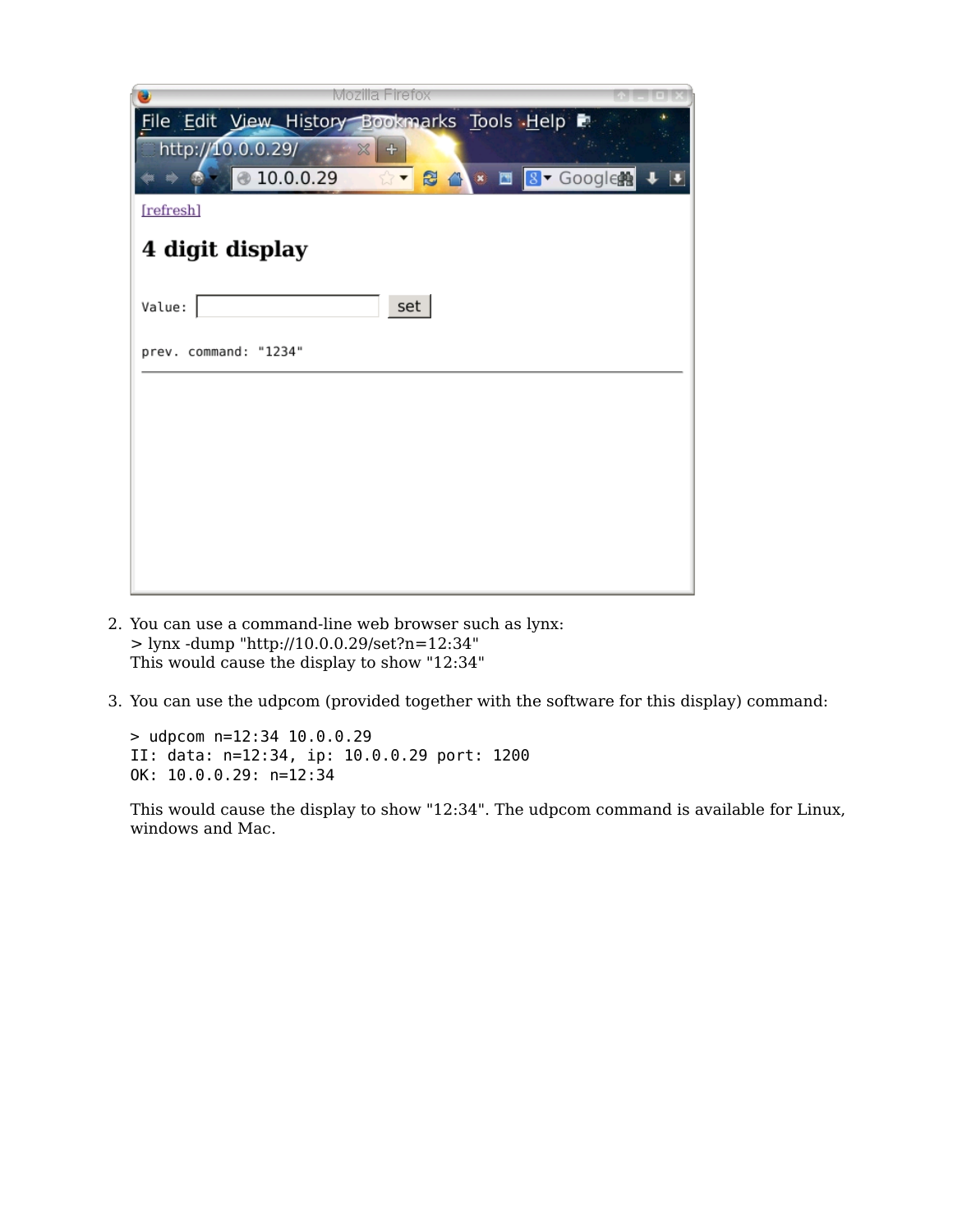

The display support besides the digits 0-9 the following special characters:

```
" " space=display nothing (as of software version 1.0)
: = the colon in the middle (as of software version 1.0)
```
- $. = a$  dot (as of software version  $1.0$ )
- $-$  = a dash (as of software version 1.0)

Support for more special characters could be added in future versions.

Examples:



Note that a space must be entered in the web form as a literal space character and the browser will to the proper encoding. However if you use a commandline web browser such as lynx, curl or w3m then you must encode it since space is not a valid URL character. It can be encoded as either "+" or "%20". The following example sends the string "1 2" (a space between the one and the two) to the display:

# curl "http://10.0.0.29/set?n=1+2" or # curl "http://10.0.0.29/set?n=1%202"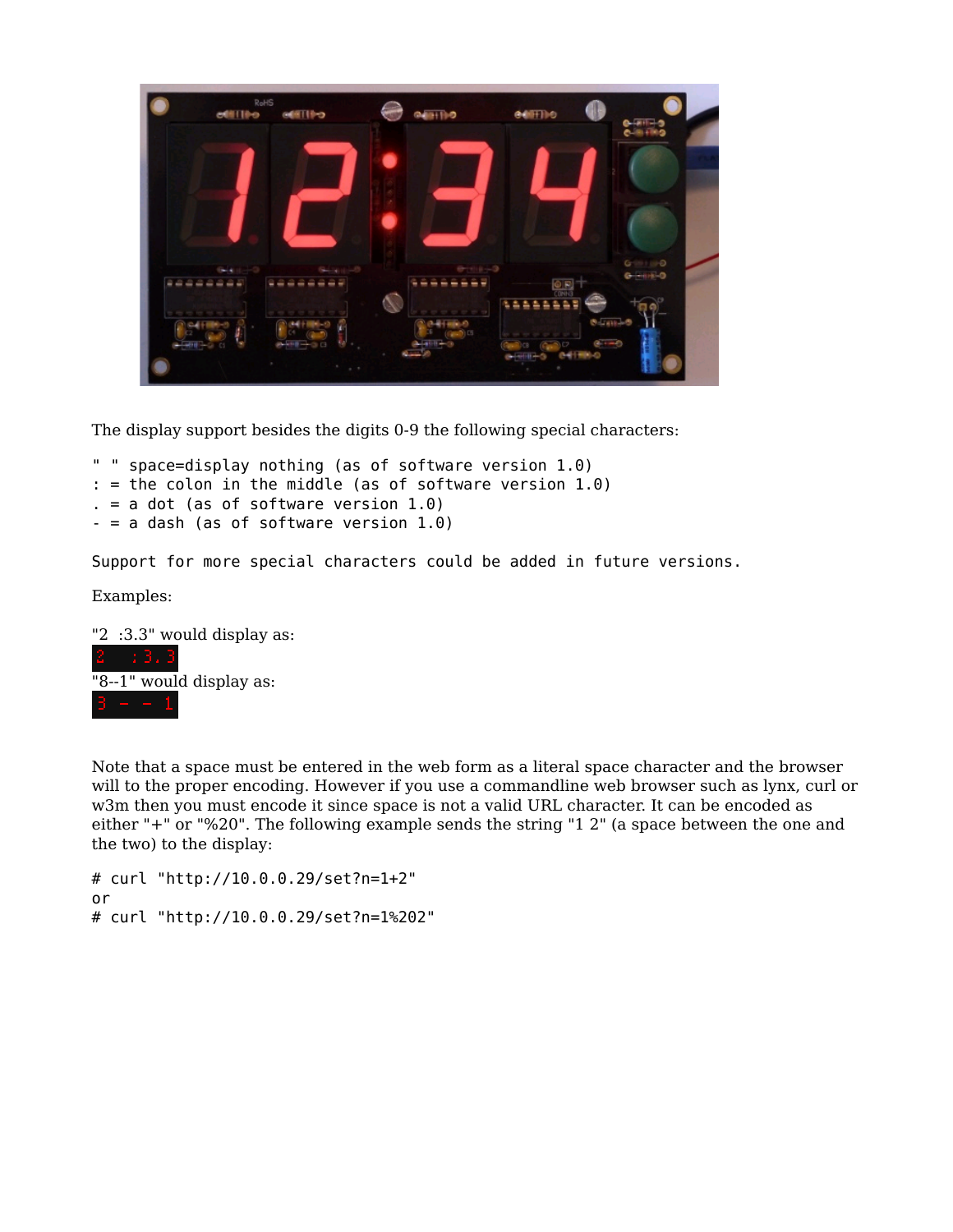# What can I do with it?

The display has 4 digits with an optional decimal point behind each digit and there are two dots in the middle.

You can display things like:

- Any number up to 4 digits (e.g a ticket number: " 812")
- The score in a game between two teams (e.g: "1 : 2")
- Floating point numbers (e.g "4.231")
- Display time in hours and minutes
- A start stop timer

This large LED display has both an easy to use machine to machine interface and a web interface for human interaction. The machine to machine interface allows you to write a litte script or a program to update the display.

The board has 2 push buttons on the side next to the display. They are for "future use" because we have some even more ideas for this display.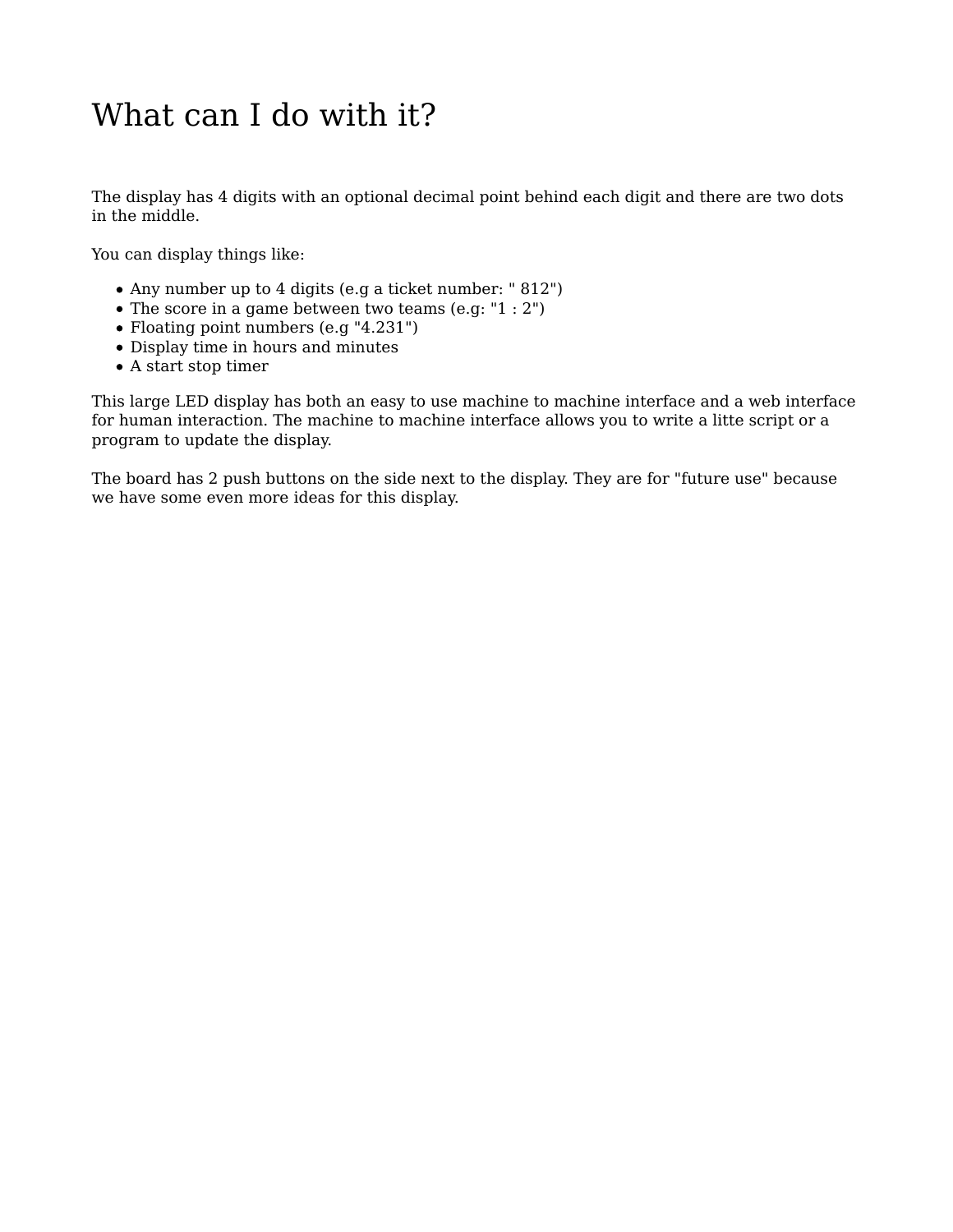### Give me an example: a wall clock

This is a unix shell script (runs on a MAC or a linux PC) and it reads the current time periodically from your PC and displays it on the large for digit LED display.

```
#!/bin/sh
# Change this to the IP addess of your display:
ip_of_display="10.0.0.29"
curr_time=`date "+%H:%M"`
prev_time=""
while true; do
         if [ "$curr_time" != "$prev_time" ]; then
                 udpcom "n=$curr_time" $ip_of_display
                prev_time="$curr_time";
         fi
        sleep 1 # block loop for one sec then check again
        curr time=`date "+%H:%M"`
done
```
The script makes use of the udpcom command to "send" the time every minute to the display. You need to install udpcom in /usr/bin before you use the script.

Have fun!